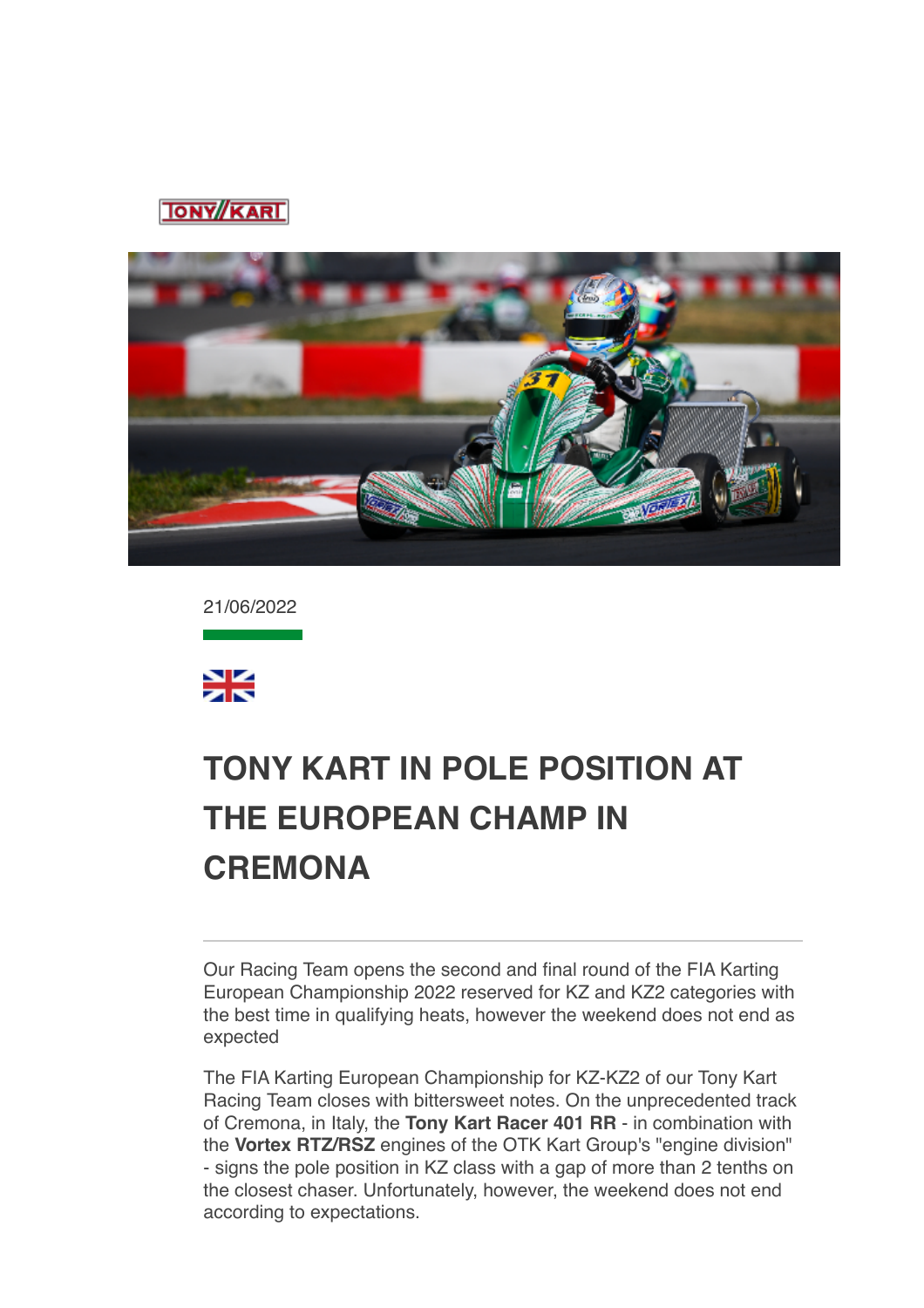In **KZ** category, it is the reigning world champion **Noah Milell** gaining the pole position in the qualifying session. Unfortunately, however, the Swedish driver comes into contact with another competitor during the second eliminatory heat and has to stop prematurely. With a timetable including the running of only three heats and the cancellation of the Super Heat (an excellent opportunity to attempt a comeback), Noah's weekend is then irreparably marked. An episode that does not prevent him, however, to perform a comeback and place seventh in the final. In Sunday's race it is **Juho Valtanen** keeping the Tony Kart Racing Team's flag high, missing the podium by a few tenths of a second. The Finnish driver, since the Friday's free practices, is a candidate for a place on the podium. After a good performance in the qualifying heats, Juho is third in the overall ranking, a result that earns him the start from the second row in the final. Valtanen battles fearlessly with his rivals throughout the race and ends the weekend in the fourth place. **Tuukka Taponen**, at ease in the master class of the shifter karts,

confirms his potential with the best lap in the final and finishes just behind Milell, with the reigning KZ world vice-champion **Lorenzo Camplese** just behind him.

**Simo Puhakka**'s race was not so lucky: even in the second round of the championship he shows to have the pace to compete at the top of the ranking on Friday already. During the first lap of the final, the experienced Finnish driver, quickly gains third place, but a few laps to the end he is forced to put an early end to his race. A weekend of growth, on the other hand, for **Adrien Renaudin**, our fifth best driver of the final, and for **Mario Ljubic**, in his second appearance with our Racing Team.

In **KZ2, Jean Luyet** proves once again to be our best driver of the cadet class. The Swiss driver records two second places and a fast lap in the qualifying heats, for a total of eight positions gained compared to qualifying. The cancellation of the super heats of Sunday morning forces Luyet to give it his all in the final, but the Swiss however easily hits the Top 10. A difficult weekend, is that of **Samuel Luyet**, as well as **Norton Andreasson** despite a fifth place as his best result in the eliminatory heats.

No rest for the Tony Kart Racing Team, which remains in Italy: in fact, next weekend (June 23<sup>rd</sup> -26<sup>th</sup>) it will be on track at the Franciacorta Karting Track for the fourth and last Champions of the Future Euro Series' seasonal appointment, reserved for the OK and OKJ classes.

## **TONY KART IN POLE POSITION [ALL'EUROPEO DI CREMONA](data:text/html;charset=utf-8;base64,%20PGh0bWwgeG1sbnM9Imh0dHA6Ly93d3cudzMub3JnLzE5OTkveGh0bWwiIGNsYXNzPSJhcHBsZS1tYWlsLWltcGxpY2l0LWRhcmstc3VwcG9ydCIgc3R5bGU9Inpvb206IDE7Ij48aGVhZD48c3R5bGUgdHlwZT0idGV4dC9jc3MiPi8qCiAqICBNVUlXZWJEb2N1bWVudC5jc3MKICogIE1haWwKICoKICogIENvcHlyaWdodCAyMDEyIEFwcGxlIEluYy4gQWxsIHJpZ2h0cyByZXNlcnZlZC4gCiAqLwoKKiB7CiAgICAtd2Via2l0LXVzZXItbW9kaWZ5OiBpbml0aWFsICFpbXBvcnRhbnQ7Cn0KCmh0bWwgewogICAgZm9udDogMTIuMDAwMDAwcHggSGVsdmV0aWNhOwp9Cgpib2R5IHsKICAgIG1hcmdpbjogMThweCAyNXB4IDIycHg7CiAgICBwYWRkaW5nOiAwOwogICAgd29yZC13cmFwOiBicmVhay13b3JkOwogICAgd29yZC1icmVhazogYnJlYWstd29yZDsKIH0KCnRhYmxlIHsKICAgIHdvcmQtYnJlYWs6IG5vcm1hbDsKfQoKLyogQXR0YWNobWVudHMgKi8KCmltZy5BcHBsZS1zbWFsbC1pbWFnZSB7CiAgICB3aWR0aDozMjBweDsKfQoKaW1nLkFwcGxlLW1lZGl1bS1pbWFnZSB7CiAgICB3aWR0aDo2NDBweDsKfQoKaW1nLkFwcGxlLWxhcmdlLWltYWdlIHsKICAgIHdpZHRoOjEyODBweDsKfQoKQC13ZWJraXQta2V5ZnJhbWVzIEFwcGxlLWRpc2NyZXRlLXNwaW5uZXIgewogICAgLyogVGhlc2Uga2V5ZnJhbWVzIHRyeSB0byByZXByb2R1Y2UgdGhlIDE2IGRpc2NyZXRlIHN0ZXBzIHNlZW4gaW4gYSBzdGFuZGFyZCBzeXN0ZW0gcHJvZ3Jlc3MgaW5kaWNhdG9yLiAqLwogICAgMCUgewogICAgICAgIGJhY2tncm91bmQtaW1hZ2U6IHVybCgneC1idW5kbGUtcmVzb3VyY2U6SW5kZXRlcm1pbmF0ZVByb2dyZXNzU3Bpbm5lcjEucGRmJyk7CiAgICB9CiAgICA2LjI1MCUgewogICAgICAgIGJhY2tncm91bmQtaW1hZ2U6IHVybCgneC1idW5kbGUtcmVzb3VyY2U6SW5kZXRlcm1pbmF0ZVByb2dyZXNzU3Bpbm5lcjIucGRmJyk7CiAgICB9CiAgICAxMi41MDAlIHsKICAgICAgICBiYWNrZ3JvdW5kLWltYWdlOiB1cmwoJ3gtYnVuZGxlLXJlc291cmNlOkluZGV0ZXJtaW5hdGVQcm9ncmVzc1NwaW5uZXIzLnBkZicpOwogICAgfQogICAgMTguNzUwJSB7CiAgICAgICAgYmFja2dyb3VuZC1pbWFnZTogdXJsKCd4LWJ1bmRsZS1yZXNvdXJjZTpJbmRldGVybWluYXRlUHJvZ3Jlc3NTcGlubmVyNC5wZGYnKTsKICAgIH0KICAgIDI1LjAwMCUgewogICAgICAgIGJhY2tncm91bmQtaW1hZ2U6IHVybCgneC1idW5kbGUtcmVzb3VyY2U6SW5kZXRlcm1pbmF0ZVByb2dyZXNzU3Bpbm5lcjUucGRmJyk7CiAgICB9CiAgICAzMS4yNTAlIHsKICAgICAgICBiYWNrZ3JvdW5kLWltYWdlOiB1cmwoJ3gtYnVuZGxlLXJlc291cmNlOkluZGV0ZXJtaW5hdGVQcm9ncmVzc1NwaW5uZXI2LnBkZicpOwogICAgfQogICAgMzcuNTAwJSB7CiAgICAgICAgYmFja2dyb3VuZC1pbWFnZTogdXJsKCd4LWJ1bmRsZS1yZXNvdXJjZTpJbmRldGVybWluYXRlUHJvZ3Jlc3NTcGlubmVyNy5wZGYnKTsKICAgIH0KICAgIDQzLjc1MCUgewogICAgICAgIGJhY2tncm91bmQtaW1hZ2U6IHVybCgneC1idW5kbGUtcmVzb3VyY2U6SW5kZXRlcm1pbmF0ZVByb2dyZXNzU3Bpbm5lcjgucGRmJyk7CiAgICB9CiAgICA1MC4wMDAlIHsKICAgICAgICBiYWNrZ3JvdW5kLWltYWdlOiB1cmwoJ3gtYnVuZGxlLXJlc291cmNlOkluZGV0ZXJtaW5hdGVQcm9ncmVzc1NwaW5uZXI5LnBkZicpOwogICAgfQogICAgNTYuMjUwJSB7CiAgICAgICAgYmFja2dyb3VuZC1pbWFnZTogdXJsKCd4LWJ1bmRsZS1yZXNvdXJjZTpJbmRldGVybWluYXRlUHJvZ3Jlc3NTcGlubmVyMTAucGRmJyk7CiAgICB9CiAgICA2Mi41MDAlIHsKICAgICAgICBiYWNrZ3JvdW5kLWltYWdlOiB1cmwoJ3gtYnVuZGxlLXJlc291cmNlOkluZGV0ZXJtaW5hdGVQcm9ncmVzc1NwaW5uZXIxMS5wZGYnKTsKICAgIH0KICAgIDY4Ljc1MCUgewogICAgICAgIGJhY2tncm91bmQtaW1hZ2U6IHVybCgneC1idW5kbGUtcmVzb3VyY2U6SW5kZXRlcm1pbmF0ZVByb2dyZXNzU3Bpbm5lcjEyLnBkZicpOwogICAgfQogICAgNzUuMDAwJSB7CiAgICAgICAgYmFja2dyb3VuZC1pbWFnZTogdXJsKCd4LWJ1bmRsZS1yZXNvdXJjZTpJbmRldGVybWluYXRlUHJvZ3Jlc3NTcGlubmVyMTMucGRmJyk7CiAgICB9CiAgICA4MS4yNTAlIHsKICAgICAgICBiYWNrZ3JvdW5kLWltYWdlOiB1cmwoJ3gtYnVuZGxlLXJlc291cmNlOkluZGV0ZXJtaW5hdGVQcm9ncmVzc1NwaW5uZXIxNC5wZGYnKTsKICAgIH0KICAgIDg3LjUwMCUgewogICAgICAgIGJhY2tncm91bmQtaW1hZ2U6IHVybCgneC1idW5kbGUtcmVzb3VyY2U6SW5kZXRlcm1pbmF0ZVByb2dyZXNzU3Bpbm5lcjE1LnBkZicpOwogICAgfQogICAgOTMuNzUwJSB7CiAgICAgICAgYmFja2dyb3VuZC1pbWFnZTogdXJsKCd4LWJ1bmRsZS1yZXNvdXJjZTpJbmRldGVybWluYXRlUHJvZ3Jlc3NTcGlubmVyMTYucGRmJyk7CiAgICB9CiAgICAxMDAlIHsKICAgICAgICBiYWNrZ3JvdW5kLWltYWdlOiB1cmwoJ3gtYnVuZGxlLXJlc291cmNlOkluZGV0ZXJtaW5hdGVQcm9ncmVzc1NwaW5uZXIxLnBkZicpOwogICAgfQp9CgpkaXYuQXBwbGUtaW5kZXRlcm1pbmF0ZS1wcm9ncmVzcy1zcGlubmVyIHsKICAgIHdpZHRoOiAxNnB4OwogICAgaGVpZ2h0OiAxNnB4OwogICAgYmFja2dyb3VuZC1pbWFnZTogdXJsKCd4LWJ1bmRsZS1yZXNvdXJjZTpJbmRldGVybWluYXRlUHJvZ3Jlc3NTcGlubmVyMS5wZGYnKTsKICAgIGJhY2tncm91bmQtcmVwZWF0OiBuby1yZXBlYXQ7CiAgICBiYWNrZ3JvdW5kLXNpemU6IDEwMCUgMTAwJTsKICAgIC13ZWJraXQtYW5pbWF0aW9uLW5hbWU6IEFwcGxlLWRpc2NyZXRlLXNwaW5uZXI7CiAgICAtd2Via2l0LWFuaW1hdGlvbi1kdXJhdGlvbjogMXM7CiAgICAtd2Via2l0LWFuaW1hdGlvbi1pdGVyYXRpb24tY291bnQ6IGluZmluaXRlOwogICAgLXdlYmtpdC1hbmltYXRpb24tdGltaW5nLWZ1bmN0aW9uOiBzdGVwLXN0YXJ0Owp9CgovKiBMaXN0IFN0eWxlcyAqLwoKdWwuQXBwbGUtZGFzaC1saXN0LCB1bC5BcHBsZS1kYXNoLWxpc3QgdWwgewogICAgbGlzdC1zdHlsZS10eXBlOiBub25lOwp9CiAgICAKdWwuQXBwbGUtZGFzaC1saXN0IGxpOmJlZm9yZSB7CiAgICBjb250ZW50OiAiXDIwMTMiOwogICAgcG9zaXRpb246IGFic29sdXRlOwogICAgbWFyZ2luOiAwIC0xLjI1ZW07Cn0KCi8qIE9yZGVyZWQgTGlzdHM6IFN1cHBvcnQgOSBkZWVwLCBsaWtlIFBhZ2VzLCB0aGVuIGZhbGwgYmFjayB0byBkYXNoZXMgKi8Kb2wsIG9sIG9sIG9sIG9sLCBvbCBvbCBvbCBvbCBvbCBvbCBvbCB7CiAgICBsaXN0LXN0eWxlLXR5cGU6IGRlY2ltYWw7Cn0KCm9sIG9sLCBvbCBvbCBvbCBvbCBvbCwgb2wgb2wgb2wgb2wgb2wgb2wgb2wgb2wgewogICAgbGlzdC1zdHlsZS10eXBlOiBsb3dlci1hbHBoYTsKfQoKb2wgb2wgb2wsIG9sIG9sIG9sIG9sIG9sIG9sLCBvbCBvbCBvbCBvbCBvbCBvbCBvbCBvbCBvbCB7CiAgICBsaXN0LXN0eWxlLXR5cGU6IGxvd2VyLXJvbWFuOwp9CgpvbCBvbCBvbCBvbCBvbCBvbCBvbCBvbCBvbCBvbCB7CiAgICBsaXN0LXN0eWxlLXR5cGU6IG5vbmU7Cn0KCm9sIG9sIG9sIG9sIG9sIG9sIG9sIG9sIG9sIG9sIGxpOmJlZm9yZSB7CiAgICBjb250ZW50OiAiXDIwMTMiOwogICAgcG9zaXRpb246IGFic29sdXRlOwogICAgLXdlYmtpdC1tYXJnaW4tc3RhcnQ6IC0xLjI1ZW07Cn0KCi8qIE1haWwtc3BlY2lmaWMgU3R5bGVzICovCgphLngtYXBwbGUtbWFpbC1zZWUtbW9yZSwgYS54LWFwcGxlLW1haWwtc2VlLW1vcmUtZnJvbSB7CiAgICBmb250LXNpemU6IDEwcHg7CiAgICBmb250LWZhbWlseTogSGVsdmV0aWNhOwogICAgdGV4dC1kZWNvcmF0aW9uOiBub25lOwogICAgY29sb3I6IC1hcHBsZS1zeXN0ZW0tYmx1ZTsKICAgIC1hcHBsZS1jb2xvci1maWx0ZXI6IG5vbmU7Cn0KCmEueC1hcHBsZS1tYWlsLXNlZS1tb3JlIHsKICAgIGZvbnQtc2l6ZTogMTFweDsKICAgIGZvbnQtd2VpZ2h0OiBib2xkOwp9Cgpib2R5LkFwcGxlUGxhaW5UZXh0Qm9keSB7CiAgICAtd2Via2l0LW5ic3AtbW9kZTogc3BhY2U7CiAgICBmb250LXNpemU6IGluaGVyaXRweDsKICAgIGZvbnQtZmFtaWx5OiBpbmhlcml0Owp9Cgpib2R5LlNpbmdsZXRvbiB7CiAgICBtYXJnaW4tbGVmdDogMzZweDsKfQoKLngtYXBwbGUtbWFpbGRyb3BiYW5uZXIgewogICAgZGlzcGxheTogbm9uZTsKfQoKYmxvY2txdW90ZVt0eXBlPWNpdGVdIHsKICAgIHBhZGRpbmctbGVmdDogOHB4OwogICAgbWFyZ2luOiAwOwogICAgYm9yZGVyLWxlZnQtd2lkdGg6IDJweDsKICAgIGJvcmRlci1sZWZ0LXN0eWxlOiBzb2xpZDsKICAgIGJvcmRlci1sZWZ0LWNvbG9yOiByZ2JhKDg4LCA4NiwgMjE0LCAyNTUpOwogICAgY29sb3I6IHJnYmEoODgsIDg2LCAyMTQsIDI1NSk7Cn0KCmJsb2NrcXVvdGVbdHlwZT1jaXRlXSBibG9ja3F1b3RlW3R5cGU9Y2l0ZV0gewogICAgYm9yZGVyLWxlZnQtd2lkdGg6IDJweDsKICAgIGJvcmRlci1sZWZ0LXN0eWxlOiBzb2xpZDsKICAgIGJvcmRlci1sZWZ0LWNvbG9yOiByZ2JhKDAsIDE3NSwgMjA1LCAyNTUpOwogICAgY29sb3I6IHJnYmEoMCwgMTc1LCAyMDUsIDI1NSk7Cn0KCmJsb2NrcXVvdGVbdHlwZT1jaXRlXSBibG9ja3F1b3RlW3R5cGU9Y2l0ZV0gYmxvY2txdW90ZVt0eXBlPWNpdGVdIHsKICAgIGJvcmRlci1sZWZ0LXdpZHRoOiAycHg7CiAgICBib3JkZXItbGVmdC1zdHlsZTogc29saWQ7CiAgICBib3JkZXItbGVmdC1jb2xvcjogcmdiYSgxOCwgMTkyLCAxNCwgMjU1KTsKICAgIGNvbG9yOiByZ2JhKDE4LCAxOTIsIDE0LCAyNTUpOwp9CgppbWcuQXBwbGUtd2ViLWF0dGFjaG1lbnQgewogICAgdmVydGljYWwtYWxpZ246IHRvcCAhaW1wb3J0YW50OwogICAgbWF4LXdpZHRoOiAxMDAlICFpbXBvcnRhbnQ7Cn0KCnZpZGVvLkFwcGxlLXdlYi1hdHRhY2htZW50IHsKICAgIG1heC13aWR0aDogMTAwJSAhaW1wb3J0YW50Owp9CgppbWcuQXBwbGUtZWRnZS10by1lZGdlLXZpc3VhbC1tZWRpYSwgdmlkZW8uQXBwbGUtZWRnZS10by1lZGdlLXZpc3VhbC1tZWRpYSB7CiAgICBkaXNwbGF5OiBibG9jazsKICAgIG1heC13aWR0aDogY2FsYygxMDAlICsgNTBweCkgIWltcG9ydGFudDsKICAgIG1hcmdpbjogMCAtMjVweDsKfQoKaW1nLkFwcGxlLWVkZ2UtdG8tZWRnZS12aXN1YWwtbWVkaWEuU2luZ2xldG9uLCB2aWRlby5BcHBsZS1lZGdlLXRvLWVkZ2UtdmlzdWFsLW1lZGlhLlNpbmdsZXRvbiB7CiAgICBkaXNwbGF5OiBibG9jazsKICAgIG1heC13aWR0aDogY2FsYygxMDAlICsgNjFweCkgIWltcG9ydGFudDsKICAgIG1hcmdpbjogMCAtMjVweCAwIC0zNnB4Owp9CgoKLyogTWVkaWEgUXVlcnkgT3ZlcnJpZGVzIChMZWF2ZSBhdCBib3R0b20pICovCgpAbWVkaWEgc2NyZWVuIGFuZCAocHJlZmVycy1jb2xvci1zY2hlbWU6IGRhcmspIHsKICAgIC8qIEltcGxpY2l0IChjb2xvci1maWx0ZXJlZCkgZGFyayBtb2RlICovCiAgICA6cm9vdC5hcHBsZS1tYWlsLWltcGxpY2l0LWRhcmstc3VwcG9ydCB7CiAgICAgICAgLWFwcGxlLWNvbG9yLWZpbHRlcjogYXBwbGUtaW52ZXJ0LWxpZ2h0bmVzcygpOwogICAgICAgIC0tcXVvdGUtYmFyLWNvbG9yLWxldmVsLTE6IC1hcHBsZS1zeXN0ZW0tcHVycGxlOwogICAgICAgIC0tcXVvdGUtdGV4dC1jb2xvci1sZXZlbC0xOiAtYXBwbGUtc3lzdGVtLXB1cnBsZTsKICAgICAgICAtLXF1b3RlLWJhci1jb2xvci1sZXZlbC0yOiByZ2JhKDAsIDE3NSwgMjA1LCAyNTUpOwogICAgICAgIC0tcXVvdGUtdGV4dC1jb2xvci1sZXZlbC0yOiByZ2JhKDAsIDE3NSwgMjA1LCAyNTUpOwogICAgICAgIC0tcXVvdGUtYmFyLWNvbG9yLWxldmVsLTM6IHJnYmEoMTgsIDE5MiwgMTQsIDI1NSk7CiAgICAgICAgLS1xdW90ZS10ZXh0LWNvbG9yLWxldmVsLTM6IHJnYmEoMTgsIDE5MiwgMTQsIDI1NSk7CiAgICB9CgogICAgLyogRXhwbGljaXQgKGRlY2xhcmVkKSBkYXJrIG1vZGUgKi8KICAgIDpyb290Om5vdCguYXBwbGUtbWFpbC1pbXBsaWNpdC1kYXJrLXN1cHBvcnQpIHsKICAgICAgICAtLXF1b3RlLWJhci1jb2xvci1sZXZlbC0xOiAtYXBwbGUtc3lzdGVtLXB1cnBsZTsKICAgICAgICAtLXF1b3RlLXRleHQtY29sb3ItbGV2ZWwtMTogLWFwcGxlLXN5c3RlbS1wdXJwbGU7CiAgICAgICAgLS1xdW90ZS1iYXItY29sb3ItbGV2ZWwtMjogcmdiYSgwLCAyMDAsIDI1MCwgMjU1KTsKICAgICAgICAtLXF1b3RlLXRleHQtY29sb3ItbGV2ZWwtMjogcmdiYSgwLCAyMDAsIDI1MCwgMjU1KTsKICAgICAgICAtLXF1b3RlLWJhci1jb2xvci1sZXZlbC0zOiByZ2JhKDg3LCAyMTcsIDExOSwgMjU1KTsKICAgICAgICAtLXF1b3RlLXRleHQtY29sb3ItbGV2ZWwtMzogcmdiYSg4NywgMjE3LCAxMTksIDI1NSk7CiAgICB9CgogICAgYmxvY2txdW90ZVt0eXBlPWNpdGVdIHsKICAgICAgICBib3JkZXItbGVmdC1jb2xvcjogdmFyKC0tcXVvdGUtYmFyLWNvbG9yLWxldmVsLTEpOwogICAgICAgIGNvbG9yOiB2YXIoLS1xdW90ZS10ZXh0LWNvbG9yLWxldmVsLTEpOwogICAgfQoKICAgIGJsb2NrcXVvdGVbdHlwZT1jaXRlXSBibG9ja3F1b3RlW3R5cGU9Y2l0ZV0gewogICAgICAgIGJvcmRlci1sZWZ0LWNvbG9yOiB2YXIoLS1xdW90ZS1iYXItY29sb3ItbGV2ZWwtMik7CiAgICAgICAgY29sb3I6IHZhcigtLXF1b3RlLXRleHQtY29sb3ItbGV2ZWwtMik7CiAgICB9CgogICAgYmxvY2txdW90ZVt0eXBlPWNpdGVdIGJsb2NrcXVvdGVbdHlwZT1jaXRlXSBibG9ja3F1b3RlW3R5cGU9Y2l0ZV0gewogICAgICAgIGJvcmRlci1sZWZ0LWNvbG9yOiB2YXIoLS1xdW90ZS1iYXItY29sb3ItbGV2ZWwtMyk7CiAgICAgICAgY29sb3I6IHZhcigtLXF1b3RlLXRleHQtY29sb3ItbGV2ZWwtMyk7CiAgICB9Cn0KCi8qIFByaW50IFN0eWxlcyAqLwoKQG1lZGlhIHByaW50IHsKICAgIGJvZHkgewogICAgICAgIGZvbnQtc2l6ZTogODAlOwogICAgICAgIHBhZGRpbmc6IDA7CiAgICAgICAgbWFyZ2luOiAwOwogICAgfQp9Ci5NYWlsT3V0bGluZSB7IG1hcmdpbi10b3A6MDsgbWFyZ2luLWJvdHRvbTowOyB9Cjwvc3R5bGU+CgkJPG1ldGEgaHR0cC1lcXVpdj0iQ29udGVudC1UeXBlIiBjb250ZW50PSJ0ZXh0L2h0bWw7IGNoYXJzZXQ9dXRmLTgiPgoJCTx0aXRsZT5UT05ZS0FSVDwvdGl0bGU+Cgk8L2hlYWQ+Cgk8Ym9keSBiZ2NvbG9yPSIjZmZmZmZmIiBjbGFzcz0iU2luZ2xldG9uIj4KCQk8c3R5bGU+CgkJCWJvZHkgeyBtYXJnaW46MHB4OyB9CgkJPC9zdHlsZT4KCgkJPHRhYmxlIHdpZHRoPSIxMDAlIiBib3JkZXI9IjAiIGNlbGxzcGFjaW5nPSIwIiBjZWxscGFkZGluZz0iMCIgYmdjb2xvcj0iI2ZmZmZmZiI+CgkJCTx0Ym9keT48dHI+CgkJCQk8dGQgYWxpZ249ImNlbnRlciI+PC90ZD4KCQkJPC90cj4KCQkJPHRyPgoJCQkJPHRkPgoJCQkJCTx0YWJsZSB3aWR0aD0iNjAwIiBib3JkZXI9IjAiIGNlbGxzcGFjaW5nPSIwIiBjZWxscGFkZGluZz0iMCIgYmdjb2xvcj0iI0ZGRkZGRiIgYWxpZ249ImNlbnRlciI+CgkJCQkJCTx0Ym9keT48dHI+CgkJCQkJCQk8dGQgYmdjb2xvcj0iIzAwOGIzNSI+CgkJCQkJCQkJPCEtLSBoZWFkZXIgLS0+CgkJCQkJCQkJPHRhYmxlIGJvcmRlcj0iMCIgd2lkdGg9IjYwMCIgaGVpZ2h0PSI2MCIgY2VsbHNwYWNpbmc9IjAiIGNlbGxwYWRkaW5nPSIwIiBhbGlnbj0iY2VudGVyIj4KCQkJCQkJCQkJPHRib2R5Pjx0cj4KCQkJCQkJCQkJCTx0ZCB2YWxpZ249InRvcCI+CgkJCQkJCQkJCQkJPHRhYmxlIGJvcmRlcj0iMCIgY2VsbHBhZGRpbmc9IjAiIGNlbGxzcGFjaW5nPSIwIiBhbGlnbj0iY2VudGVyIiB3aWR0aD0iNjAwIiBiYWNrZ3JvdW5kPSIjMDA4ZDM2Ij4KCQkJCQkJCQkJCQkJPHRib2R5Pjx0cj4KCQkJCQkJCQkJCQkJCTx0ZCB2YWxpZ249Im1pZGRsZSIgc3R5bGU9InBhZGRpbmctbGVmdDoyMHB4Ij4KCQkJCQkJCQkJCQkJCQk8YSBocmVmPSIjIj48aW1nIHNyYz0iaHR0cDovL25ld3NsZXR0ZXIudG9ueWthcnQuY29tL2ltYWdlcy90b255a2FydC9sb2dvLnBuZyIgd2lkdGg9IjExMSIgaGVpZ2h0PSI2OCIgYWx0PSIiIGJvcmRlcj0iMCI+PC9hPgoJCQkJCQkJCQkJCQkJPC90ZD4KCQkJCQkJCQkJCQkJCTx0ZCB2YWxpZ249Im1pZGRsZSI+CgkJCQkJCQkJCQkJCQkJPHRhYmxlIGJvcmRlcj0iMCIgYmdjb2xvcj0iIzAwOGIzNSIgY2VsbHBhZGRpbmc9IjAiIGNlbGxzcGFjaW5nPSIwIiBhbGlnbj0icmlnaHQiPgoJCQkJCQkJCQkJCQkJCQk8dGJvZHk+PHRyPgoJCQkJCQkJCQkJCQkJCQkJPHRkIGNsYXNzPSJjZW50ZXIiIHN0eWxlPSJmb250LXNpemU6IDEzcHg7IGNvbG9yOiAjMjcyNzI3OyBmb250LXdlaWdodDogbGlnaHQ7IHRleHQtYWxpZ246IHJpZ2h0OyBmb250LWZhbWlseTogJ09wZW4gU2FucycsIEhlbHZldGljYSwgQXJpYWwsIHNhbnMtc2VyaWY7IGxpbmUtaGVpZ2h0OiAyMHB4OyB2ZXJ0aWNhbC1hbGlnbjogbWlkZGxlOyBwYWRkaW5nOjZweCAyMHB4IDBweCAyMHB4OyBmb250LXN0eWxlOml0YWxpYyI+CgkJCQkJCQkJCQkJCQkJCQkJPGEgaHJlZj0iaHR0cHM6Ly93d3cuZmFjZWJvb2suY29tL3Rvbnkua2FydC5vZmZpY2lhbC8/ZnJlZj10cyI+PGltZyBzcmM9Imh0dHA6Ly9uZXdzbGV0dGVyLnRvbnlrYXJ0LmNvbS9pbWFnZXMvdG9ueWthcnQvc29jaWFsX2ZhY2Vib29rLnBuZyIgYm9yZGVyPSIwIiBhbHQ9IiI+PC9hPgoJCQkJCQkJCQkJCQkJCQkJCTwhLS0gICAmbmJzcDsmbmJzcDsmbmJzcDsKCQkJCQkJCQkJCQkJCQkJCQk8YSBocmVmPSIjIj48aW1nIHNyYz0iaHR0cDovL25ld3NsZXR0ZXIudG9ueWthcnQuY29tL2ltYWdlcy90b255a2FydC9zb2NpYWxfdHdpdHRlci5wbmciIGJvcmRlcj0iMCIgYWx0PSIiPjwvYT4gLS0+CgkJCQkJCQkJCQkJCQkJCQkJJm5ic3A7Jm5ic3A7Jm5ic3A7CgkJCQkJCQkJCQkJCQkJCQkJPGEgaHJlZj0iaHR0cHM6Ly93d3cuaW5zdGFncmFtLmNvbS90b255a2FydG9mZmljaWFsLyAiPjxpbWcgc3JjPSJodHRwOi8vbmV3c2xldHRlci50b255a2FydC5jb20vaW1hZ2VzL3RvbnlrYXJ0L3NvY2lhbF9pbnN0YWdyYW0ucG5nIiBib3JkZXI9IjAiIGFsdD0iIj48L2E+CgkJCQkJCQkJCQkJCQkJCQkJJm5ic3A7Jm5ic3A7Jm5ic3A7CgkJCQkJCQkJCQkJCQkJCQkJPGEgaHJlZj0iaHR0cHM6Ly93d3cueW91dHViZS5jb20vY2hhbm5lbC9VQ2JILURnMlFKRlV3aGJBWG5qN1hGVnciPjxpbWcgc3JjPSJodHRwOi8vbmV3c2xldHRlci50b255a2FydC5jb20vaW1hZ2VzL3RvbnlrYXJ0L3NvY2lhbF95b3V0dWJlLnBuZyIgYm9yZGVyPSIwIiBhbHQ9IiI+PC9hPgoKCQkJCQkJCQkJCQkJCQkJCTwvdGQ+CgkJCQkJCQkJCQkJCQkJCTwvdHI+CgkJCQkJCQkJCQkJCQkJPC90Ym9keT48L3RhYmxlPgoJCQkJCQkJCQkJCQkJPC90ZD4KCQkJCQkJCQkJCQkJPC90cj4KCQkJCQkJCQkJCQk8L3Rib2R5PjwvdGFibGU+CgkJCQkJCQkJCQk8L3RkPgoJCQkJCQkJCQk8L3RyPgoJCQkJCQkJCQk8dHI+CgkJCQkJCQkJCQk8dGQgdmFsaWduPSJ0b3AiPgoJCQkJCQkJCQkJCTxpbWcgc3JjPSJodHRwOi8vbmV3c2xldHRlci50b255a2FydC5jb20vYWxsZWdhdGlfdGVtcGxhdGUvMjAyMi8yMDIyMDYyMS0xMzU1NTExL3Rlc3RhdGEuanBlZyIgYWx0PSIiIHdpZHRoPSI2MDIiIGhlaWdodD0iMjUyIiBzdHlsZT0id2lkdGg6NjAycHg7IGhlaWdodDoyNTJweDsiPgoJCQkJCQkJCQkJPC90ZD4KCQkJCQkJCQkJPC90cj4KCQkJCQkJCQk8L3Rib2R5PjwvdGFibGU+CgkJCQkJCQkJPCEtLSAuaGVhZGVyIC0tPgoJCQkJCQkJPC90ZD4KCQkJCQkJPC90cj4KCQkJCQkJPHRyPgoJCQkJCQkJPHRkPgoJCQkJCQkJCTx0YWJsZSB3aWR0aD0iMTAwJSIgYm9yZGVyPSIwIiBjZWxsc3BhY2luZz0iMCIgY2VsbHBhZGRpbmc9IjAiPgoJCQkJCQkJCQk8dGJvZHk+PHRyPgoJCQkJCQkJCQkJPHRkIHdpZHRoPSIxMCUiPiZuYnNwOzwvdGQ+CgkJCQkJCQkJCQk8dGQgd2lkdGg9IjgwJSIgYWxpZ249ImxlZnQiIHZhbGlnbj0idG9wIj4KCQkJCQkJCQkJCQk8dGFibGUgd2lkdGg9IjEwMCUiIGJvcmRlcj0iMCIgY2VsbHNwYWNpbmc9IjAiIGNlbGxwYWRkaW5nPSIwIj4KCQkJCQkJCQkJCQkJPHRib2R5Pjx0cj48dGQ+Jm5ic3A7PC90ZD48L3RyPgoJCQkJCQkJCQkJCQk8dHI+CgkJCQkJCQkJCQkJCQk8dGQgYWxpZ249ImxlZnQiIHZhbGlnbj0idG9wIj4KCQkJCQkJCQkJCQkJCQk8dGFibGUgd2lkdGg9IjEwMCUiIGJvcmRlcj0iMCIgY2VsbHNwYWNpbmc9IjAiIGNlbGxwYWRkaW5nPSIwIj4KCQkJCQkJCQkJCQkJCQk8dGJvZHk+PHRyPgoJCQkJCQkJCQkJCQkJCQk8dGQgaGVpZ2h0PSIzNSIgYWxpZ249ImxlZnQiIHZhbGlnbj0ibWlkZGxlIj4KCQkJCQkJCQkJCQkJCQkJCTx0YWJsZSBib3JkZXI9IjAiIHdpZHRoPSIxMDAlIiBjZWxscGFkZGluZz0iMCIgY2VsbHNwYWNpbmc9IjAiPgoJCQkJCQkJCQkJCQkJCQkJPHRib2R5Pjx0cj4KCQkJCQkJCQkJCQkJCQkJCTx0ZCB3aWR0aD0iODAiIGFsaWduPSJsZWZ0IiB2YWxpZ249Im1pZGRsZSIgc3R5bGU9InBhZGRpbmctdG9wOjEwcHg7IHBhZGRpbmctYm90dG9tOiAxMHB4OyBib3JkZXItYm90dG9tOiA5cHggc29saWQgIzAwOGIzNSI+PGZvbnQgc3R5bGU9InRleHQtZGVjb3JhdGlvbjogbm9uZTsgZm9udC1zaXplOiAxNXB4OyBjb2xvcjogIzNhM2EzYTsgZm9udC1mYW1pbHk6J09wZW4gU2FucycsIEhlbHZldGljYSwgQXJpYWwsIHNhbnMtc2VyaWY7Ij4yMS8wNi8yMDIyPC9mb250PgoJCQkJCQkJCQkJCQkJCQkJPC90ZD4KCQkJCQkJCQkJCQkJCQkJCTx0ZCBhbGlnbj0icmlnaHQiIHZhbGlnbj0ibWlkZGxlIj4mbmJzcDs8L3RkPgoJCQkJCQkJCQkJCQkJCQkJPC90cj4KCQkJCQkJCQkJCQkJCQkJCTwvdGJvZHk+PC90YWJsZT4KCQkJCQkJCQkJCQkJCQkJPC90ZD4KCQkJCQkJCQkJCQkJCQk8L3RyPgoJCQkJCQkJCQkJCQkJCTx0cj48dGQ+Jm5ic3A7PC90ZD48L3RyPgoJCQkJCQkJCQkJCQkJCTwhLS0gSU5HTEVTRSAtLT4KCQkJCQkJCQkJCQkJCQkJCQkJCQkJCQkJCQkJCTwhLS0gQmFuZGllcmEgRU5HIC0tPgoJCQkJCQkJCQkJCQkJCTx0cj4KCQkJCQkJCQkJCQkJCQkJPHRkIGhlaWdodD0iNDAiIGFsaWduPSJsZWZ0IiB2YWxpZ249Im1pZGRsZSIgc3R5bGU9InBhZGRpbmctdG9wOjEwcHg7IHBhZGRpbmctYm90dG9tOjEwcHg7Ij4KCQkJCQkJCQkJCQkJCQkJPCEtLSBoZWFkbGluZSAtLT4KCQkJCQkJCQkJCQkJCQkJCTxpbWcgc3JjPSJodHRwOi8vbmV3c2xldHRlci50b255a2FydC5jb20vaW1hZ2VzL3RvbnlrYXJ0L2ZsYWctZW4uZ2lmIiBhbHQ9IiI+PGJyPjxicj4KCgkJCQkJCQkJCQkJCQkJCTwvdGQ+CgkJCQkJCQkJCQkJCQkJPC90cj4KCQkJCQkJCQkJCQkJCQk8IS0tIFRpdGxlIEVORyAtLT4KCQkJCQkJCQkJCQkJCQk8dHI+CgkJCQkJCQkJCQkJCQkJCTx0ZCBoZWlnaHQ9IjQwIiBhbGlnbj0ibGVmdCIgdmFsaWduPSJtaWRkbGUiIHN0eWxlPSJwYWRkaW5nLXRvcDoxMHB4OyBwYWRkaW5nLWJvdHRvbToxMHB4OyI+CgkJCQkJCQkJCQkJCQkJCQk8IS0tIGhlYWRsaW5lIC0tPgoJCQkJCQkJCQkJCQkJCQkJPGEgaHJlZj0iIyIgc3R5bGU9InRleHQtZGVjb3JhdGlvbjogbm9uZTsiPjxmb250IHN0eWxlPSJsaW5lLWhlaWdodDogNDBweDsgZm9udC1zaXplOiAyNnB4OyBjb2xvcjogIzNhM2EzYTsgZm9udC13ZWlnaHQ6IGJvbGQ7IGZvbnQtZmFtaWx5OidPcGVuIFNhbnMnLCBIZWx2ZXRpY2EsIEFyaWFsLCBzYW5zLXNlcmlmOyI+VE9OWSBLQVJUIElOIFBPTEUgUE9TSVRJT04gQVQgVEhFIEVVUk9QRUFOIENIQU1QIElOIENSRU1PTkE8L2ZvbnQ+PC9hPgoKCQkJCQkJCQkJCQkJCQkJPC90ZD4KCQkJCQkJCQkJCQkJCQk8L3RyPgoJCQkJCQkJCQkJCQkJCTwhLS0gQm9keSBFTkcgLS0+CgkJCQkJCQkJCQkJCQkJPHRyPgoJCQkJCQkJCQkJCQkJCQk8dGQgYWxpZ249ImxlZnQiIHZhbGlnbj0idG9wIj4KCQkJCQkJCQkJCQkJCQkJPHRhYmxlIHdpZHRoPSIxMDAlIiBib3JkZXI9IjAiIGNlbGxwYWRkaW5nPSIwIiBjZWxsc3BhY2luZz0iMCI+CgkJCQkJCQkJCQkJCQkJCQk8dGJvZHk+PHRyPjx0ZD4mbmJzcDs8L3RkPjwvdHI+CgkJCQkJCQkJCQkJCQkJCQk8dHI+CgkJCQkJCQkJCQkJCQkJCQkJPHRkIHZhbGlnbj0idG9wIj4KCQkJCQkJCQkJCQkJCQkJCQkJPHAgc3R5bGU9Im1zby10YWJsZS1sc3BhY2U6MDttc28tdGFibGUtcnNwYWNlOjA7IG1hcmdpbjowIj4KCQkJCQkJCQkJCQkJCQkJCQkJPGZvbnQgc3R5bGU9ImZvbnQtd2VpZ2h0OiAyMDA7IGZvbnQtc2l6ZTogMjRweDsgbGluZS1oZWlnaHQ6MzJweDsgdGV4dC1hbGlnbjogbGVmdDsgZm9udC1mYW1pbHk6ICdPcGVuIFNhbnMgTGlnaHQnLCBIZWx2ZXRpY2EsIEFyaWFsLCBzYW5zLXNlcmlmOyBjb2xvcjojMDA4YjM1Ij4KCQkJCQkJCQkJCQkJCQkJCQkJCQkJCQkJCQkJCQkJCQkJCQkJPC9mb250PjwvcD4KCQkJCQkJCQkJCQkJCQkJCQk8L3RkPgoJCQkJCQkJCQkJCQkJCQkJPC90cj4KCQkJCQkJCQkJCQkJCQkJCTx0cj4KCQkJCQkJCQkJCQkJCQkJCQk8dGQgdmFsaWduPSJtaWRkbGUiIHN0eWxlPSJib3JkZXItYm90dG9tOjFweCBzb2xpZCAjYzljOWM5OyI+Jm5ic3A7PC90ZD4KCQkJCQkJCQkJCQkJCQkJCTwvdHI+CgkJCQkJCQkJCQkJCQkJCQk8dHI+PHRkIHZhbGlnbj0ibWlkZGxlIj4mbmJzcDs8L3RkPjwvdHI+CgkJCQkJCQkJCQkJCQkJCQk8dHI+CgkJCQkJCQkJCQkJCQkJCQkJPHRkIHZhbGlnbj0idG9wIj4KCQkJCQkJCQkJCQkJCQkJCQkJPHAgc3R5bGU9Im1zby10YWJsZS1sc3BhY2U6MDttc28tdGFibGUtcnNwYWNlOjA7IG1hcmdpbjowIj48Zm9udCBzdHlsZT0iZm9udC1zaXplOiAxNXB4OyBsaW5lLWhlaWdodDoxOHB4OyB0ZXh0LWFsaWduOiBsZWZ0OyBmb250LWZhbWlseTogJ09wZW4gU2FucyBMaWdodCcsIEhlbHZldGljYSwgQXJpYWwsIHNhbnMtc2VyaWY7IGNvbG9yOiM0MzQzNDMiPgoJCQkJCQkJCQkJCQkJCQkJCQk8L2ZvbnQ+PC9wPjxwPjxmb250IHN0eWxlPSJmb250LXNpemU6IDE1cHg7IGxpbmUtaGVpZ2h0OjE4cHg7IHRleHQtYWxpZ246IGxlZnQ7IGZvbnQtZmFtaWx5OiAnT3BlbiBTYW5zIExpZ2h0JywgSGVsdmV0aWNhLCBBcmlhbCwgc2Fucy1zZXJpZjsgY29sb3I6IzQzNDM0MyI+T3VyIFJhY2luZyBUZWFtIG9wZW5zIHRoZSBzZWNvbmQgYW5kIGZpbmFsIHJvdW5kIG9mIHRoZSBGSUEgS2FydGluZyBFdXJvcGVhbiBDaGFtcGlvbnNoaXAgMjAyMiByZXNlcnZlZCBmb3IgS1ogYW5kIEtaMiBjYXRlZ29yaWVzIHdpdGggdGhlIGJlc3QgdGltZSBpbiBxdWFsaWZ5aW5nIGhlYXRzLCBob3dldmVyIHRoZSB3ZWVrZW5kIGRvZXMgbm90IGVuZCBhcyBleHBlY3RlZDwvZm9udD48L3A+PGZvbnQgc3R5bGU9ImZvbnQtc2l6ZTogMTVweDsgbGluZS1oZWlnaHQ6MThweDsgdGV4dC1hbGlnbjogbGVmdDsgZm9udC1mYW1pbHk6ICdPcGVuIFNhbnMgTGlnaHQnLCBIZWx2ZXRpY2EsIEFyaWFsLCBzYW5zLXNlcmlmOyBjb2xvcjojNDM0MzQzIj4KPHA+VGhlIEZJQSBLYXJ0aW5nIEV1cm9wZWFuIENoYW1waW9uc2hpcCBmb3IgS1otS1oyIG9mIG91ciBUb255IEthcnQgUmFjaW5nIFRlYW0gY2xvc2VzIHdpdGggYml0dGVyc3dlZXQgbm90ZXMuIE9uIHRoZSB1bnByZWNlZGVudGVkIHRyYWNrIG9mIENyZW1vbmEsIGluIEl0YWx5LCB0aGUgPHN0cm9uZz5Ub255IEthcnQgUmFjZXIgNDAxIFJSPC9zdHJvbmc+IC0gaW4gY29tYmluYXRpb24gd2l0aCB0aGUgPHN0cm9uZz5Wb3J0ZXggUlRaL1JTWjwvc3Ryb25nPiBlbmdpbmVzIG9mIHRoZSBPVEsgS2FydCBHcm91cCdzICJlbmdpbmUgZGl2aXNpb24iIC0gc2lnbnMgdGhlIHBvbGUgcG9zaXRpb24gaW4gS1ogY2xhc3Mgd2l0aCBhIGdhcCBvZiBtb3JlIHRoYW4gMiB0ZW50aHMgb24gdGhlIGNsb3Nlc3QgY2hhc2VyLiBVbmZvcnR1bmF0ZWx5LCBob3dldmVyLCB0aGUgd2Vla2VuZCBkb2VzIG5vdCBlbmQgYWNjb3JkaW5nIHRvIGV4cGVjdGF0aW9ucy48L3A+CjxwPkluIDxzdHJvbmc+S1o8L3N0cm9uZz4gY2F0ZWdvcnksIGl0IGlzIHRoZSByZWlnbmluZyB3b3JsZCBjaGFtcGlvbiA8c3Ryb25nPk5vYWggTWlsZWxsPC9zdHJvbmc+IGdhaW5pbmcgdGhlIHBvbGUgcG9zaXRpb24gaW4gdGhlIHF1YWxpZnlpbmcgc2Vzc2lvbi4gVW5mb3J0dW5hdGVseSwgaG93ZXZlciwgdGhlIFN3ZWRpc2ggZHJpdmVyIGNvbWVzIGludG8gY29udGFjdCB3aXRoIGFub3RoZXIgY29tcGV0aXRvciBkdXJpbmcgdGhlIHNlY29uZCBlbGltaW5hdG9yeSBoZWF0IGFuZCBoYXMgdG8gc3RvcCBwcmVtYXR1cmVseS4gV2l0aCBhIHRpbWV0YWJsZSBpbmNsdWRpbmcgdGhlIHJ1bm5pbmcgb2Ygb25seSB0aHJlZSBoZWF0cyBhbmQgdGhlIGNhbmNlbGxhdGlvbiBvZiB0aGUgU3VwZXIgSGVhdCAoYW4gZXhjZWxsZW50IG9wcG9ydHVuaXR5IHRvIGF0dGVtcHQgYSBjb21lYmFjayksIE5vYWgncyB3ZWVrZW5kIGlzIHRoZW4gaXJyZXBhcmFibHkgbWFya2VkLiBBbiBlcGlzb2RlIHRoYXQgZG9lcyBub3QgcHJldmVudCBoaW0sIGhvd2V2ZXIsIHRvIHBlcmZvcm0gYSBjb21lYmFjayBhbmQgcGxhY2Ugc2V2ZW50aCBpbiB0aGUgZmluYWwuPGJyPiBJbiBTdW5kYXkncyByYWNlIGl0IGlzIDxzdHJvbmc+SnVobyBWYWx0YW5lbjwvc3Ryb25nPiBrZWVwaW5nIHRoZSBUb255IEthcnQgUmFjaW5nIFRlYW3igJlzIGZsYWcgaGlnaCwgbWlzc2luZyB0aGUgcG9kaXVtIGJ5IGEgZmV3IHRlbnRocyBvZiBhIHNlY29uZC4gVGhlIEZpbm5pc2ggZHJpdmVyLCBzaW5jZSB0aGUgRnJpZGF5J3MgZnJlZSBwcmFjdGljZXMsIGlzIGEgY2FuZGlkYXRlIGZvciBhIHBsYWNlIG9uIHRoZSBwb2RpdW0uIEFmdGVyIGEgZ29vZCBwZXJmb3JtYW5jZSBpbiB0aGUgcXVhbGlmeWluZyBoZWF0cywgSnVobyBpcyB0aGlyZCBpbiB0aGUgb3ZlcmFsbCByYW5raW5nLCBhIHJlc3VsdCB0aGF0IGVhcm5zIGhpbSB0aGUgc3RhcnQgZnJvbSB0aGUgc2Vjb25kIHJvdyBpbiB0aGUgZmluYWwuIFZhbHRhbmVuIGJhdHRsZXMgZmVhcmxlc3NseSB3aXRoIGhpcyByaXZhbHMgdGhyb3VnaG91dCB0aGUgcmFjZSBhbmQgZW5kcyB0aGUgd2Vla2VuZCBpbiB0aGUgZm91cnRoIHBsYWNlLjxicj4gPHN0cm9uZz5UdXVra2EgVGFwb25lbjwvc3Ryb25nPiwgYXQgZWFzZSBpbiB0aGUgbWFzdGVyIGNsYXNzIG9mIHRoZSBzaGlmdGVyIGthcnRzLCBjb25maXJtcyBoaXMgcG90ZW50aWFsIHdpdGggdGhlIGJlc3QgbGFwIGluIHRoZSBmaW5hbCBhbmQgZmluaXNoZXMganVzdCBiZWhpbmQgTWlsZWxsLCB3aXRoIHRoZSByZWlnbmluZyBLWiB3b3JsZCB2aWNlLWNoYW1waW9uIDxzdHJvbmc+TG9yZW56byBDYW1wbGVzZTwvc3Ryb25nPiBqdXN0IGJlaGluZCBoaW0uPGJyPiA8c3Ryb25nPlNpbW8gUHVoYWtrYTwvc3Ryb25nPidzIHJhY2Ugd2FzIG5vdCBzbyBsdWNreTogZXZlbiBpbiB0aGUgc2Vjb25kIHJvdW5kIG9mIHRoZSBjaGFtcGlvbnNoaXAgaGUgc2hvd3MgdG8gaGF2ZSB0aGUgcGFjZSB0byBjb21wZXRlIGF0IHRoZSB0b3Agb2YgdGhlIHJhbmtpbmcgb24gRnJpZGF5IGFscmVhZHkuIER1cmluZyB0aGUgZmlyc3QgbGFwIG9mIHRoZSBmaW5hbCwgdGhlIGV4cGVyaWVuY2VkIEZpbm5pc2ggZHJpdmVyLCBxdWlja2x5IGdhaW5zIHRoaXJkIHBsYWNlLCBidXQgYSBmZXcgbGFwcyB0byB0aGUgZW5kIGhlIGlzIGZvcmNlZCB0byBwdXQgYW4gZWFybHkgZW5kIHRvIGhpcyByYWNlLiBBIHdlZWtlbmQgb2YgZ3Jvd3RoLCBvbiB0aGUgb3RoZXIgaGFuZCwgZm9yIDxzdHJvbmc+QWRyaWVuIFJlbmF1ZGluPC9zdHJvbmc+LCBvdXIgZmlmdGggYmVzdCBkcml2ZXIgb2YgdGhlIGZpbmFsLCBhbmQgZm9yIDxzdHJvbmc+TWFyaW8gTGp1YmljPC9zdHJvbmc+LCBpbiBoaXMgc2Vjb25kIGFwcGVhcmFuY2Ugd2l0aCBvdXIgUmFjaW5nIFRlYW0uPC9wPgo8cD5JbiA8c3Ryb25nPktaMiwgSmVhbiBMdXlldDwvc3Ryb25nPiBwcm92ZXMgb25jZSBhZ2FpbiB0byBiZSBvdXIgYmVzdCBkcml2ZXIgb2YgdGhlIGNhZGV0IGNsYXNzLiBUaGUgU3dpc3MgZHJpdmVyIHJlY29yZHMgdHdvIHNlY29uZCBwbGFjZXMgYW5kIGEgZmFzdCBsYXAgaW4gdGhlIHF1YWxpZnlpbmcgaGVhdHMsIGZvciBhIHRvdGFsIG9mIGVpZ2h0IHBvc2l0aW9ucyBnYWluZWQgY29tcGFyZWQgdG8gcXVhbGlmeWluZy4gVGhlIGNhbmNlbGxhdGlvbiBvZiB0aGUgc3VwZXIgaGVhdHMgb2YgU3VuZGF5IG1vcm5pbmcgZm9yY2VzIEx1eWV0IHRvIGdpdmUgaXQgaGlzIGFsbCBpbiB0aGUgZmluYWwsIGJ1dCB0aGUgU3dpc3MgaG93ZXZlciBlYXNpbHkgaGl0cyB0aGUgVG9wIDEwLiBBIGRpZmZpY3VsdCB3ZWVrZW5kLCBpcyB0aGF0IG9mIDxzdHJvbmc+U2FtdWVsIEx1eWV0PC9zdHJvbmc+LCBhcyB3ZWxsIGFzIDxzdHJvbmc+Tm9ydG9uIEFuZHJlYXNzb248L3N0cm9uZz4gZGVzcGl0ZSBhIGZpZnRoIHBsYWNlIGFzIGhpcyBiZXN0IHJlc3VsdCBpbiB0aGUgZWxpbWluYXRvcnkgaGVhdHMuPC9wPgo8cD5ObyByZXN0IGZvciB0aGUgVG9ueSBLYXJ0IFJhY2luZyBUZWFtLCB3aGljaCByZW1haW5zIGluIEl0YWx5OiBpbiBmYWN0LCBuZXh0IHdlZWtlbmQgKEp1bmUgMjM8c3VwPnJkPC9zdXA+IC0yNjxzdXA+dGg8L3N1cD4pIGl0IHdpbGwgYmUgb24gdHJhY2sgYXQgdGhlIEZyYW5jaWFjb3J0YSBLYXJ0aW5nIFRyYWNrIGZvciB0aGUgZm91cnRoIGFuZCBsYXN0IENoYW1waW9ucyBvZiB0aGUgRnV0dXJlIEV1cm8gU2VyaWVz4oCZIHNlYXNvbmFsIGFwcG9pbnRtZW50LCByZXNlcnZlZCBmb3IgdGhlIE9LIGFuZCBPS0ogY2xhc3Nlcy48L3A+CQkJCQkJCQkJCQkJCQkJCQkJPC9mb250PjxwPjwvcD4KCQkJCQkJCQkJCQkJCQkJCQk8L3RkPgoJCQkJCQkJCQkJCQkJCQkJPC90cj4KCQkJCQkJCQkJCQkJCQkJCTx0cj48dGQ+Jm5ic3A7PC90ZD48L3RyPgoJCQkJCQkJCQkJCQkJCQkJPHRyPjx0ZD4mbmJzcDs8L3RkPjwvdHI+CgoJCQkJCQkJCQkJCQkJCQk8L3Rib2R5PjwvdGFibGU+CgkJCQkJCQkJCQkJCQkJCTwvdGQ+CgkJCQkJCQkJCQkJCQkJPC90cj4KCQkJCQkJCQkJCQkJCQkKCQkJCQkJCQkJCQkJCQkJPCEtLSBJVEFMSUFOTyAtLT4KCQkJCQkJCQkJCQkJCQkJPCEtLSBCYW5kaWVyYSBJVEEgLS0+CgkJCQkJCQkJCQkJCQkJCTx0cj4KCQkJCQkJCQkJCQkJCQkJCTx0ZCBoZWlnaHQ9IjQwIiBhbGlnbj0ibGVmdCIgdmFsaWduPSJtaWRkbGUiIHN0eWxlPSJwYWRkaW5nLXRvcDoxMHB4OyBwYWRkaW5nLWJvdHRvbToxMHB4OyI+CgkJCQkJCQkJCQkJCQkJCQk8IS0tIGhlYWRsaW5lIC0tPgoJCQkJCQkJCQkJCQkJCQkJCTxpbWcgc3JjPSJodHRwOi8vbmV3c2xldHRlci50b255a2FydC5jb20vaW1hZ2VzL3RvbnlrYXJ0L2ZsYWctaXQuZ2lmIiBhbHQ9IiI+PGJyPjxicj4KCgkJCQkJCQkJCQkJCQkJCQk8L3RkPgoJCQkJCQkJCQkJCQkJCQk8L3RyPgoJCQkJCQkJCQkJCQkJCQk8IS0tIFRpdGxlIElUQSAtLT4KCQkJCQkJCQkJCQkJCQkJPHRyPgoJCQkJCQkJCQkJCQkJCQkJPHRkIGhlaWdodD0iNDAiIGFsaWduPSJsZWZ0IiB2YWxpZ249Im1pZGRsZSIgc3R5bGU9InBhZGRpbmctdG9wOjEwcHg7IHBhZGRpbmctYm90dG9tOjEwcHg7Ij4KCQkJCQkJCQkJCQkJCQkJCTwhLS0gaGVhZGxpbmUgLS0+CgkJCQkJCQkJCQkJCQkJCQkJPGEgaHJlZj0iIyIgc3R5bGU9InRleHQtZGVjb3JhdGlvbjogbm9uZTsiPjxmb250IHN0eWxlPSJsaW5lLWhlaWdodDogNDBweDsgZm9udC1zaXplOiAyNnB4OyBjb2xvcjogIzNhM2EzYTsgZm9udC13ZWlnaHQ6IGJvbGQ7IGZvbnQtZmFtaWx5OidPcGVuIFNhbnMnLCBIZWx2ZXRpY2EsIEFyaWFsLCBzYW5zLXNlcmlmOyI+VE9OWSBLQVJUIElOIFBPTEUgUE9TSVRJT04gQUxMJ0VVUk9QRU8gREkgQ1JFTU9OQTwvZm9udD48L2E+CgoJCQkJCQkJCQkJCQkJCQkJPC90ZD4KCQkJCQkJCQkJCQkJCQkJPC90cj4KCQkJCQkJCQkJCQkJCQkJPCEtLSBCb2R5IElUQSAtLT4KCQkJCQkJCQkJCQkJCQkJPHRyPgoJCQkJCQkJCQkJCQkJCQkJPHRkIGFsaWduPSJsZWZ0IiB2YWxpZ249InRvcCI+CgkJCQkJCQkJCQkJCQkJCQkJPHRhYmxlIHdpZHRoPSIxMDAlIiBib3JkZXI9IjAiIGNlbGxwYWRkaW5nPSIwIiBjZWxsc3BhY2luZz0iMCI+CgkJCQkJCQkJCQkJCQkJCQkJCTx0Ym9keT48dHI+PHRkPiZuYnNwOzwvdGQ+PC90cj4KCQkJCQkJCQkJCQkJCQkJCQkJPHRyPgoJCQkJCQkJCQkJCQkJCQkJCQkJPHRkIHZhbGlnbj0idG9wIj4KCQkJCQkJCQkJCQkJCQkJCQkJCQk8cCBzdHlsZT0ibXNvLXRhYmxlLWxzcGFjZTowO21zby10YWJsZS1yc3BhY2U6MDsgbWFyZ2luOjAiPgoJCQkJCQkJCQkJCQkJCQkJCQkJCQk8Zm9udCBzdHlsZT0iZm9udC13ZWlnaHQ6IDIwMDsgZm9udC1zaXplOiAyNHB4OyBsaW5lLWhlaWdodDozMnB4OyB0ZXh0LWFsaWduOiBsZWZ0OyBmb250LWZhbWlseTogJ09wZW4gU2FucyBMaWdodCcsIEhlbHZldGljYSwgQXJpYWwsIHNhbnMtc2VyaWY7IGNvbG9yOiMwMDhiMzUiPgoJCQkJCQkJCQkJCQkJCQkJCQkJCQkJCQkJCQkJCQkJCQkJCQkJCQkJCQk8L2ZvbnQ+CgkJCQkJCQkJCQkJCQkJCQkJCQkJPC9wPgoJCQkJCQkJCQkJCQkJCQkJCQkJPC90ZD4KCQkJCQkJCQkJCQkJCQkJCQkJPC90cj4KCQkJCQkJCQkJCQkJCQkJCQkJPHRyPgoJCQkJCQkJCQkJCQkJCQkJCQkJPHRkIHZhbGlnbj0ibWlkZGxlIiBzdHlsZT0iYm9yZGVyLWJvdHRvbToxcHggc29saWQgI2M5YzljOTsiPiZuYnNwOzwvdGQ+CgkJCQkJCQkJCQkJCQkJCQkJCTwvdHI+CgkJCQkJCQkJCQkJCQkJCQkJCTx0cj48dGQgdmFsaWduPSJtaWRkbGUiPiZuYnNwOzwvdGQ+PC90cj4KCQkJCQkJCQkJCQkJCQkJCQkJPHRyPgoJCQkJCQkJCQkJCQkJCQkJCQkJPHRkIHZhbGlnbj0idG9wIj4KCQkJCQkJCQkJCQkJCQkJCQkJCQk8cCBzdHlsZT0ibXNvLXRhYmxlLWxzcGFjZTowO21zby10YWJsZS1yc3BhY2U6MDsgbWFyZ2luOjAiPgoJCQkJCQkJCQkJCQkJCQkJCQkJCQk8Zm9udCBzdHlsZT0iZm9udC1zaXplOiAxNXB4OyBsaW5lLWhlaWdodDoxOHB4OyB0ZXh0LWFsaWduOiBsZWZ0OyBmb250LWZhbWlseTogJ09wZW4gU2FucyBMaWdodCcsIEhlbHZldGljYSwgQXJpYWwsIHNhbnMtc2VyaWY7IGNvbG9yOiM0MzQzNDMiPgoJCQkJCQkJCQkJCQkJCQkJCQkJCQk8L2ZvbnQ+PC9wPjxwPjxmb250IHN0eWxlPSJmb250LXNpemU6IDE1cHg7IGxpbmUtaGVpZ2h0OjE4cHg7IHRleHQtYWxpZ246IGxlZnQ7IGZvbnQtZmFtaWx5OiAnT3BlbiBTYW5zIExpZ2h0JywgSGVsdmV0aWNhLCBBcmlhbCwgc2Fucy1zZXJpZjsgY29sb3I6IzQzNDM0MyI+SWwgbm9zdHJvIFJhY2luZyBUZWFtIGFwcmUgaWwgc2Vjb25kbyBlIHVsdGltbyBhcHB1bnRhbWVudG8gZGVsIEZJQSBLYXJ0aW5nIEV1cm9wZWFuIENoYW1waW9uc2hpcCAyMDIyIHJpc2VydmF0byBhbGxlIGNhdGVnb3JpZSBLWiBlIEtaMiBjb24gaWwgbWlnbGlvciB0ZW1wbyBuZWxsZSBxdWFsaWZpY2hlLCBtYSBpbCB3ZWVrZW5kIG5vbiBzaSBjb25jbHVkZSBzZWNvbmRvIGxlIGFzcGV0dGF0aXZlPC9mb250PjwvcD48Zm9udCBzdHlsZT0iZm9udC1zaXplOiAxNXB4OyBsaW5lLWhlaWdodDoxOHB4OyB0ZXh0LWFsaWduOiBsZWZ0OyBmb250LWZhbWlseTogJ09wZW4gU2FucyBMaWdodCcsIEhlbHZldGljYSwgQXJpYWwsIHNhbnMtc2VyaWY7IGNvbG9yOiM0MzQzNDMiPgo8cD5TaSBjaGl1ZGUgY29uIG5vdGUgZG9sY2ktYW1hcmUgaWwgRklBIEthcnRpbmcgRXVyb3BlYW4gQ2hhbXBpb25zaGlwIEtaLUtaMiBkZWwgbm9zdHJvIFRvbnkgS2FydCBSYWNpbmcgVGVhbS4gU3VsbOKAmWluZWRpdG8gdHJhY2NpYXRvIGRpIENyZW1vbmEsIGluIEl0YWxpYSwgaWwgPHN0cm9uZz5Ub255IEthcnQgUmFjZXIgNDAxIFJSPC9zdHJvbmc+IC0gaW4gYWJiaW5hdGEgY29uIGkgbW90b3JpIDxzdHJvbmc+Vm9ydGV4IFJUWi9SU1o8L3N0cm9uZz4gZGVsbGEg4oCcZW5naW5lIGRpdmlzaW9u4oCdIGRpIE9USyBLYXJ0IEdyb3VwIC0gZmlybWEgbGEgcG9sZSBwb3NpdGlvbiBpbiBLWiBjb24gdW4gdmFudGFnZ2lvIGRpIG9sdHJlIDIgZGVjaW1pIHN1bCBwacO5IGRpcmV0dG8gaW5zZWd1aXRvcmUuIFB1cnRyb3BwbywgcGVyw7IsIGlsIHdlZWtlbmQgbm9uIHNpIGNvbmNsdWRlIHNlY29uZG8gbGUgYXNwZXR0YXRpdmUuPC9wPgo8cD5JbiA8c3Ryb25nPktaPC9zdHJvbmc+LCDDqCBwcm9wcmlvIGlsIGNhbXBpb25lIGRlbCBtb25kbyBpbiBjYXJpY2EgPHN0cm9uZz5Ob2FoIE1pbGVsbDwvc3Ryb25nPiBhIG90dGVuZXJlIGxhIHBvbGUgcG9zaXRpb24gbmVsbGEgc2Vzc2lvbmUgZGkgcXVhbGlmaWNoZS4gUHVydHJvcHBvLCBwZXLDsiwgbG8gc3ZlZGVzZSBlbnRyYSBpbiBjb250YXR0byBjb24gdW4gYWx0cm8gY29uY29ycmVudGUgbmVsIGNvcnNvIGRlbGxhIHNlY29uZGEgbWFuY2hlIGVsaW1pbmF0b3JpYSBlIGRldmUgcml0aXJhcnNpIHByZW1hdHVyYW1lbnRlLiBDb24gdW4gcHJvZ3JhbW1hIGNoZSB2ZWRlIGxvIHN2b2xnaW1lbnRvIGRpIHNvbGUgMyBtYW5jaGUgZSBsYSBjYW5jZWxsYXppb25lIGRlbGxhIFN1cGVyIEhlYXQgKG90dGltYSBjaGFuY2UgcGVyIHRlbnRhcmUgdW5hIHJpbW9udGEpLCBpbCB3ZWVrZW5kIGRpIE5vYWggw6ggaXJyaW1lZGlhYmlsbWVudGUgc2VnbmF0byBkYSBxdWVsbOKAmWluY2lkZW50ZS4gRXBpc29kaW8gY2hlIG5vbiBnbGkgbmVnYSBsYSBwb3NzaWJpbGl0w6AsIHBlcsOyLCBkaSByaW1vbnRhdGUgZSBwaWF6emFyc2kgaW4gc2V0dGltYSBwb3NpemlvbmUgaW4gZmluYWxlLjxicj4gTmVsbGEgZ2FyYSBkaSBkb21lbmljYSDDqCA8c3Ryb25nPkp1aG8gVmFsdGFuZW48L3N0cm9uZz4gYSB0ZW5lcmUgYWx0YSBsYSBiYW5kaWVyYSBkZWwgVG9ueSBLYXJ0IFJhY2luZyBUZWFtLCBzZmlvcmFuZG8gZGkgcG9jaGkgZGVjaW1pIGRpIHNlY29uZG8gaWwgcG9kaW8uIElsIGZpbmxhbmRlc2Ugc2kgY2FuZGlkYSBmaW4gZGFsbGUgcHJvdmUgbGliZXJlIGRpIHZlbmVyZMOsIHBlciB1biBwb3N0byBzdWwgcG9kaW8uIERvcG8gdW4gYnVvbiBjYW1taW5vIG5lbGxlIHF1YWxpZnlpbmcgaGVhdCwgSnVobyDDqCB0ZXJ6byBpbiBjbGFzc2lmaWNhIGdlbmVyYWxlLCByaXN1bHRhdG8gY2hlIGdsaSB2YWxlIGxhIHBhcnRlbnphIGRhbGxhIHNlY29uZGEgZmlsYSBpbiBmaW5hbGUuIFZhbHRhbmVuIGJhdHRhZ2xpYSBzZW56YSB0aW1vcmUgY29uIGdsaSBhdnZlcnNhcmkgcGVyIHR1dHRhIGxhIGdhcmEgZSBjb25jbHVkZSBpbCB3ZWVrZW5kIGNvbiB1biBxdWFydG8gcG9zdG8uPGJyPiA8c3Ryb25nPlR1dWtrYSBUYXBvbmVuPC9zdHJvbmc+LCBhIHN1byBhZ2lvIG5lbGxhIGNsYXNzZSByZWdpbmEgZGVpIGthcnQgY29sIGNhbWJpbywgY29uZmVybWEgaWwgbm9zdHJvIHBvdGVuemlhbGUgY29uIGlsIG1pZ2xpb3IgZ2lybyBpbiBmaW5hbGUgZSBjaGl1ZGUgc3ViaXRvIGRpZXRybyBhIE1pbGVsbCwgY29uIGlsIHZpY2VjYW1waW9uZSBkZWwgbW9uZG8gS1ogaW4gY2FyaWNhLCA8c3Ryb25nPkxvcmVuem8gQ2FtcGxlc2U8L3N0cm9uZz4sIHN1Yml0byBhbGxlIHN1ZSBzcGFsbGUuPGJyPiBQb2NvIGZvcnR1bmF0YSBsYSBwcm92YSBkaSA8c3Ryb25nPlNpbW8gUHVoYWtrYTwvc3Ryb25nPiBjaGUgYW5jaGUgbmVsIHNlY29uZG8gcm91bmQgZGkgY2FtcGlvbmF0byBkaW1vc3RyYSBkaSBhdmVyZSBpbCBwYXNzbyBwZXIgY29tcGV0ZXJlIGFpIHZlcnRpY2kgZGVsbGEgY2xhc3NpZmljYSBnacOgIGRhbCB2ZW5lcmTDrC4gTmVsIGNvcnNvIGRlbCBwcmltbyBnaXJvIGRlbGxhIGZpbmFsZSwgbOKAmWVzcGVydG8gZmlubGFuZGVzZSBndWFkYWduYSB2ZWxvY2VtZW50ZSBpbCB0ZXJ6byBwb3N0bywgbWEgYSBwb2NoaSBnaXJpIGRhbCB0ZXJtaW5lIMOoIGNvc3RyZXR0byBhIHBvcnJlIGZpbmUgYW50aWNpcGF0YW1lbnRlIGFsbGEgcHJvcHJpYSBjb3JzYS4gV2Vla2VuZCBpbiBjcmVzY2l0YSwgaW52ZWNlLCBwZXIgPHN0cm9uZz5BZHJpZW4gUmVuYXVkaW48L3N0cm9uZz4sIGlsIG5vc3RybyBxdWludG8gbWlnbGlvciBwb3J0YWNvbG9yaSBpbiBmaW5hbGUsIGUgcGVyIDxzdHJvbmc+TWFyaW8gTGp1YmljPC9zdHJvbmc+LCBhbGxhIHN1YSBzZWNvbmRhIHByZXNlbnphIGNvbiBpbCBub3N0cm8gUmFjaW5nIFRlYW0uPC9wPgo8cD5JbiA8c3Ryb25nPktaMjwvc3Ryb25nPiwgPHN0cm9uZz5KZWFuIEx1eWV0PC9zdHJvbmc+IGRpbW9zdHJhIGFuY29yYSB1bmEgdm9sdGEgZGkgZXNzZXJlIGlsIG5vc3RybyBtaWdsaW9yIGFsZmllcmUgZGVsbGEgY2xhc3NlIGNhZGV0dGEuIExvIHN2aXp6ZXJvIGZhIHJlZ2lzdHJhcmUgdW4gYm90dGlubyBkaSBkdWUgc2Vjb25kaSBwb3N0aSBlIHVuIGdpcm8gdmVsb2NlIG5lbGxlIHF1YWxpZnlpbmcgaGVhdCwgcGVyIHVuIHRvdGFsZSBkaSBvdHRvIHBvc2l6aW9uaSBndWFkYWduYXRlIHJpc3BldHRvIGFsbGUgcXVhbGlmaWNoZS4gTGEgY2FuY2VsbGF6aW9uZSBkZWxsZSBzdXBlciBoZWF0IGRpIGRvbWVuaWNhIG1hdHRpbmEgY29zdHJpbmdvbm8gTHV5ZXQgYSBkYXJlIGlsIG1hc3NpbW8gaW4gZmluYWxlLCBtYSBsbyBzdml6emVybyBjZW50cmEgZmFjaWxtZW50ZSBsYSBUb3AgMTAuIFdlZWtlbmQgZGlmZmljaWxlLCBpbnZlY2UsIHBlciA8c3Ryb25nPlNhbXVlbCBMdXlldDwvc3Ryb25nPiwgY29zw6wgY29tZSBwZXIgPHN0cm9uZz5Ob3J0b24gQW5kcmVhc3Nvbjwvc3Ryb25nPiBub25vc3RhbnRlIHVuIHF1aW50byBwb3N0byBjb21lIG1pZ2xpb3IgcmlzdWx0YXRvIG5lbGxlIG1hbmNoZSBlbGltaW5hdG9yaWUuPC9wPgo8cD5OZXNzdW5hIHNvc3RhIHBlciBpbCBUb255IEthcnQgUmFjaW5nIFRlYW0sIGNoZSByaW1hbmUgaW4gSXRhbGlhOiBpbmZhdHRpLCBpbCBwcm9zc2ltbyB3ZWVrZW5kICgyMy0yNiBnaXVnbm8pIHNjZW5kZXLDoCBpbiBwaXN0YSBzdWwgY2lyY3VpdG8gRnJhbmNpYWNvcnRhIEthcnRpbmcgVHJhY2sgcGVyIGlsIHF1YXJ0byBlIHVsdGltbyBhcHB1bnRhbWVudG8gc3RhZ2lvbmFsZSBkZWxsYSBDaGFtcGlvbnMgb2YgdGhlIEZ1dHVyZSBFdXJvIFNlcmllcywgcmlzZXJ2YXRhIGFsbGUgY2xhc3NpIE9LIGUgT0tKLjwvcD4JCQkJCQkJCQkJCQkJCQkJCQkJCQk8L2ZvbnQ+CgkJCQkJCQkJCQkJCQkJCQkJCQkJPHA+PC9wPgoJCQkJCQkJCQkJCQkJCQkJCQkJPC90ZD4KCQkJCQkJCQkJCQkJCQkJCQkJPC90cj4KCQkJCQkJCQkJCQkJCQkJCQkJPHRyPjx0ZD4mbmJzcDs8L3RkPjwvdHI+CgkJCQkJCQkJCQkJCQkJCQkJCTx0cj48dGQ+Jm5ic3A7PC90ZD48L3RyPgoJCQkJCQkJCQkJCQkJCQkJCTwvdGJvZHk+PC90YWJsZT4KCQkJCQkJCQkJCQkJCQkJCTwvdGQ+CgkJCQkJCQkJCQkJCQkJCTwvdHI+CgkJCQkJCQkJCQkJCQkJCQkJCQkJCQkJCQkJCQkJCTx0cj4KCQkJCQkJCQkJCQkJCQkJCTx0ZCBhbGlnbj0iY2VudGVyIj4KCQkJCQkJCQkJCQkJCQkJCQkJCQkJCQkJCQkJCQkJCQkJCTx0YWJsZSB3aWR0aD0iMjQ0IiBzdHlsZT0id2lkdGg6MjI0cHgiPgoJCQkgICAgICAgICAgICAgICAgICAgICAgICAgICAgICAgICAgICAgICAgICAgICAgPHRib2R5Pjx0cj4KCQkJICAgICAgICAgICAgICAgICAgICAgICAgICAgICAgICAgICAgICAgICAgICAgICAgPHRkIHdpZHRoPSI0NCIgdmFsaWduPSJtaWRkbGUiPjxhIGhyZWY9Imh0dHA6Ly9uZXdzbGV0dGVyLnRvbnlrYXJ0LmNvbS9hbGxlZ2F0aV90ZW1wbGF0ZS8yMDIyLzIwMjIwNjIxLTEzNTU1MTEvdG9ueWthcnRfbmV3cy5qcGciPjxpbWcgc3JjPSJodHRwOi8vbmV3c2xldHRlci50b255a2FydC5jb20vaW1hZ2VzL3RvbnlrYXJ0L2dyZWVuLW1pbmkuZ2lmIiBhbHQ9IiI+PC9hPjwvdGQ+CgkJCSAgICAgICAgICAgICAgICAgICAgICAgICAgICAgICAgICAgICAgICAgICAgICAgIDx0ZCB3aWR0aD0iMjAwIiB2YWxpZ249Im1pZGRsZSI+PGEgaHJlZj0iaHR0cDovL25ld3NsZXR0ZXIudG9ueWthcnQuY29tL2FsbGVnYXRpX3RlbXBsYXRlLzIwMjIvMjAyMjA2MjEtMTM1NTUxMS90b255a2FydF9uZXdzLmpwZyIgc3R5bGU9ImxpbmUtaGVpZ2h0OjQ0cHg7IGNvbG9yOiMwNDc0MmE7IHRleHQtZGVjb3JhdGlvbjogbm9uZTsgZm9udC1zaXplOiAxNHB4OyBmb250LXdlaWdodDpib2xkOyBmb250LWZhbWlseTogQXJpYWwsIHNhbnMtc2VyaWY7Ij5QSE9UTzwvYT48L3RkPgoJCQkgICAgICAgICAgICAgICAgICAgICAgICAgICAgICAgICAgICAgICAgICAgICAgPC90cj4KCQkJICAgICAgICAgICAgICAgICAgICAgICAgICAgICAgICAgICAgICAgICAgICA8L3Rib2R5PjwvdGFibGU+CgoJCQkJCQkJCQkJCQkJCQkJCQkJCQkJCQkJCQkJCQkJCTwvdGQ+CgkJCQkJCQkJCQkJCQkJCTwvdHI+CgkJCQkJCQkJCQkJCQkJPC90Ym9keT48L3RhYmxlPgoJCQkJCQkJCQkJCQkJPC90ZD4KCQkJCQkJCQkJCQkJPC90cj4KCQkJCQkJCQkJCQk8L3Rib2R5PjwvdGFibGU+CgkJCQkJCQkJCQk8L3RkPgoJCQkJCQkJCQkJPHRkIHdpZHRoPSIxMCUiPiZuYnNwOzwvdGQ+CgkJCQkJCQkJCTwvdHI+CgkJCQkJCQkJPC90Ym9keT48L3RhYmxlPgoJCQkJCQkJPC90ZD4KCQkJCQkJPC90cj4KCQkJCQkJPHRyPjx0ZD4mbmJzcDs8L3RkPjwvdHI+CgkJCQkJCTx0cj48dGQ+Jm5ic3A7PC90ZD48L3RyPgoJCQkJCQk8dHI+PHRkPiZuYnNwOzwvdGQ+PC90cj4KCQkJCQkJPHRyPgoJCQkJCQkJPHRkPgoJCQkJCQkJCTwhLS0gZm9vdGVyIC0tPgoJCQkJCQkJCTx0YWJsZSBiZ2NvbG9yPSIjZDdkN2Q3IiB3aWR0aD0iNTgwIiBoZWlnaHQ9IjE1MCIgY2VsbHBhZGRpbmc9IjAiIGNlbGxzcGFjaW5nPSIyMCIgYm9yZGVyPSIwIiBhbGlnbj0iY2VudGVyIj4KCQkJCQkJCQkJPHRib2R5Pjx0cj4KCQkJCQkJCQkJCTx0ZCB2YWxpZ249InRvcCIgYWxpZ249ImxlZnQiIHdpZHRoPSIzMyUiIHN0eWxlPSJwYWRkaW5nLXRvcDoxMHB4OyBwYWRkaW5nLXJpZ2h0OjIwcHg7IGJvcmRlci1yaWdodDoxcHggc29saWQgIzYyNjI2MjsiPgoJCQkJCQkJCQkJCTx0YWJsZSBib3JkZXI9IjAiIGNlbGxwYWRkaW5nPSIxMCIgY2VsbHNwYWNpbmc9IjAiIGFsaWduPSJyaWdodCI+CgkJCQkJCQkJCQkJCTx0Ym9keT48dHI+CgkJCQkJCQkJCQkJCQk8dGQgdmFsaWduPSJ0b3AiIGFsaWduPSJsZWZ0Ij4KCQkJCQkJCQkJCQkJCQk8YSBocmVmPSIjIiBzdHlsZT0idGV4dC1kZWNvcmF0aW9uOiBub25lOyBmb250LXNpemU6IDEycHg7IGNvbG9yOiAjM2EzYTNhOyBmb250LXdlaWdodDogYm9sZDsgZm9udC1mYW1pbHk6J09wZW4gU2FucycsIEhlbHZldGljYSwgQXJpYWwsIHNhbnMtc2VyaWYgIj53d3cudG9ueWthcnQuY29tPC9hPgoJCQkJCQkJCQkJCQkJCTxwIHN0eWxlPSJmb250LWZhbWlseTonT3BlbiBTYW5zJywgSGVsdmV0aWNhLCBBcmlhbCwgc2Fucy1zZXJpZjsgY29sb3I6IzNhM2EzYTsgdGV4dC1hbGlnbjpsZWZ0OyBmb250LXNpemU6IDEycHg7IGxpbmUtaGVpZ2h0OjE3cHgiPgoJCQkJCQkJCQkJCQkJCXRvbnlrYXJ0QHRvbnlrYXJ0LmNvbTxicj4KCQkJCQkJCQkJCQkJCQl0ZWwuICszOSAwMzAgNjgwNDYwMTwvcD4KCQkJCQkJCQkJCQkJCTwvdGQ+CgkJCQkJCQkJCQkJCTwvdHI+CgkJCQkJCQkJCQkJPC90Ym9keT48L3RhYmxlPgoJCQkJCQkJCQkJPC90ZD4KCQkJCQkJCQkJCTx0ZCB2YWxpZ249InRvcCIgYWxpZ249ImxlZnQiIHdpZHRoPSIzMyUiIHN0eWxlPSJwYWRkaW5nLXRvcDoxMHB4OyI+CgkJCQkJCQkJCQkJPHRhYmxlIGJvcmRlcj0iMCIgY2VsbHBhZGRpbmc9IjEwIiBjZWxsc3BhY2luZz0iMCIgYWxpZ249ImxlZnQiPgoJCQkJCQkJCQkJCQk8dGJvZHk+PHRyPgoJCQkJCQkJCQkJCQkJPHRkIHZhbGlnbj0idG9wIiBhbGlnbj0ibGVmdCI+CgkJCQkJCQkJCQkJCQkJPGEgaHJlZj0iIyIgc3R5bGU9InRleHQtZGVjb3JhdGlvbjogbm9uZTsgZm9udC1zaXplOiAxMnB4OyBjb2xvcjogIzNhM2EzYTsgZm9udC13ZWlnaHQ6IGJvbGQ7IGZvbnQtZmFtaWx5OidPcGVuIFNhbnMnLCBIZWx2ZXRpY2EsIEFyaWFsLCBzYW5zLXNlcmlmICI+T1RLIEtBUlQgR1JPVVAgc3JsPC9hPgoJCQkJCQkJCQkJCQkJCTxwIHN0eWxlPSJmb250LWZhbWlseTonT3BlbiBTYW5zJywgSGVsdmV0aWNhLCBBcmlhbCwgc2Fucy1zZXJpZjsgY29sb3I6IzNhM2EzYTsgdGV4dC1hbGlnbjpsZWZ0OyBmb250LXNpemU6IDEycHg7IGxpbmUtaGVpZ2h0OjE3cHgiPgoJCQkJCQkJCQkJCQkJCVZpYSBkZWkgU29wcmluaSAxNjxicj4KCQkJCQkJCQkJCQkJCQkyNTA4MCAtIFByZXZhbGxlIChCUyk8YnI+CgkJCQkJCQkJCQkJCQkJSXRhbHkKCQkJCQkJCQkJCQkJCQk8L3A+CgkJCQkJCQkJCQkJCQk8L3RkPgoJCQkJCQkJCQkJCQk8L3RyPgoJCQkJCQkJCQkJCTwvdGJvZHk+PC90YWJsZT4KCQkJCQkJCQkJCTwvdGQ+CgkJCQkJCQkJCQk8dGQgdmFsaWduPSJ0b3AiIGFsaWduPSJsZWZ0IiB3aWR0aD0iMzMlIiBzdHlsZT0icGFkZGluZy10b3A6MTBweDsiPgoJCQkJCQkJCQkJCTx0YWJsZSBib3JkZXI9IjAiIGNlbGxwYWRkaW5nPSIxMCIgY2VsbHNwYWNpbmc9IjAiIGFsaWduPSJjZW50ZXIiPgoJCQkJCQkJCQkJCQk8dGJvZHk+PHRyPgoJCQkJCQkJCQkJCQkJPHRkIHZhbGlnbj0idG9wIiBhbGlnbj0iY2VudGVyIj4KCQkJCQkJCQkJCQkJCQk8YSBocmVmPSIjIj48aW1nIHdpZHRoPSIxMDgiIHNyYz0iaHR0cDovL25ld3NsZXR0ZXIudG9ueWthcnQuY29tL2ltYWdlcy90b255a2FydC9vdGtfbG9nby5wbmciIGFsdD0iIiBib3JkZXI9IjAiPjwvYT4KCQkJCQkJCQkJCQkJCTwvdGQ+CgkJCQkJCQkJCQkJCTwvdHI+CgkJCQkJCQkJCQkJPC90Ym9keT48L3RhYmxlPgoJCQkJCQkJCQkJPC90ZD4KCQkJCQkJCQkJPC90cj4KCQkJCQkJCQk8L3Rib2R5PjwvdGFibGU+CgkJCQkJCQkJPCEtLSAuZm9vdGVyIC0tPgoJCQkJCQkJPC90ZD4KCQkJCQkJPC90cj4KCQkJCQkJPHRyPjx0ZD4mbmJzcDs8L3RkPjwvdHI+CgkJCQkJPC90Ym9keT48L3RhYmxlPgoJCQkJPC90ZD4KCQkJPC90cj4KCQk8L3Rib2R5PjwvdGFibGU+CgkKCgoKPC9ib2R5PjwvaHRtbD4=%23)**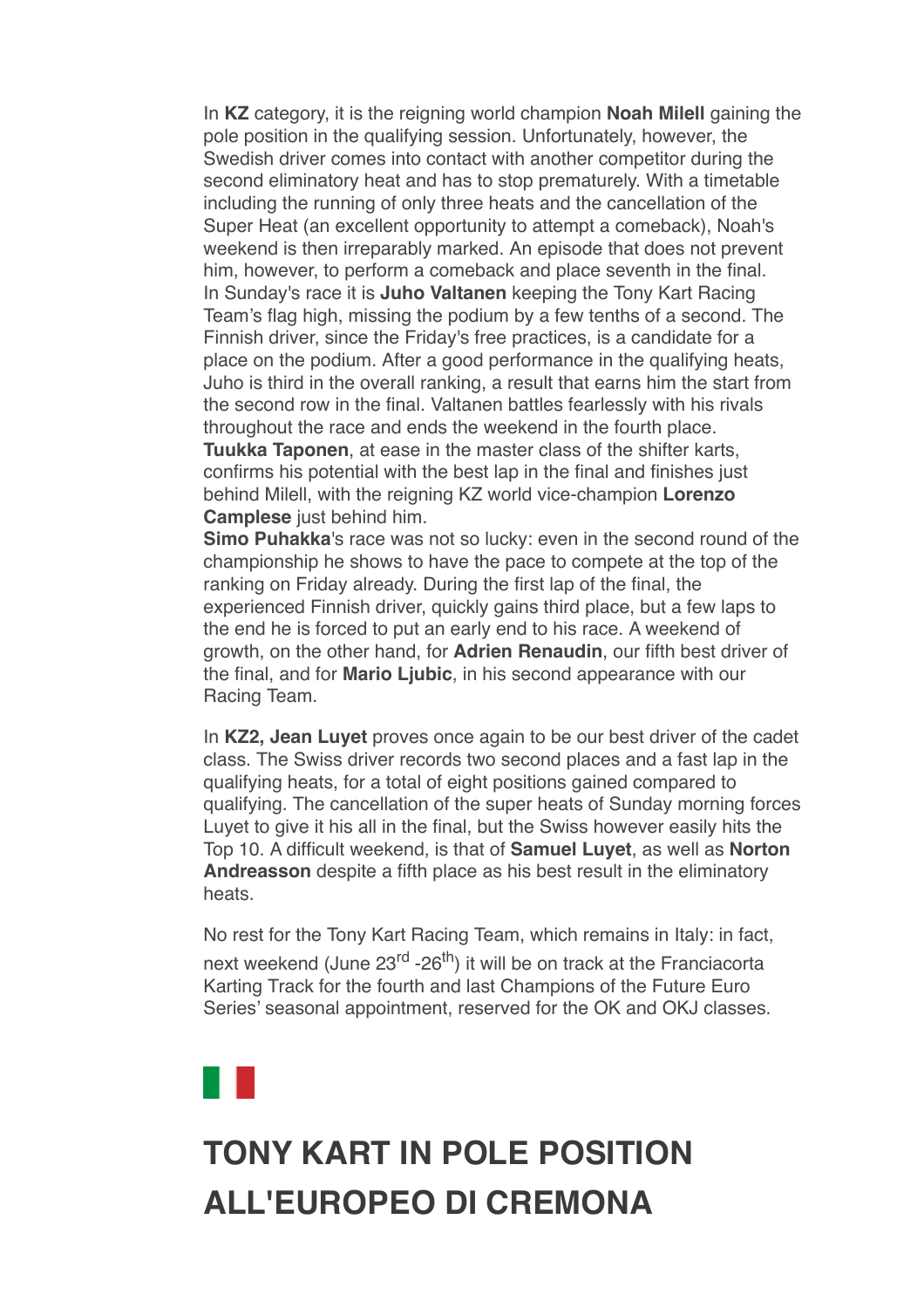Il nostro Racing Team apre il secondo e ultimo appuntamento del FIA Karting European Championship 2022 riservato alle categorie KZ e KZ2 con il miglior tempo nelle qualifiche, ma il weekend non si conclude secondo le aspettative

Si chiude con note dolci-amare il FIA Karting European Championship KZ-KZ2 del nostro Tony Kart Racing Team. Sull'inedito tracciato di Cremona, in Italia, il **Tony Kart Racer 401 RR** - in abbinata con i motori **Vortex RTZ/RSZ** della "engine division" di OTK Kart Group - firma la pole position in KZ con un vantaggio di oltre 2 decimi sul più diretto inseguitore. Purtroppo, però, il weekend non si conclude secondo le aspettative.

In **KZ**, è proprio il campione del mondo in carica **Noah Milell** a ottenere la pole position nella sessione di qualifiche. Purtroppo, però, lo svedese entra in contatto con un altro concorrente nel corso della seconda manche eliminatoria e deve ritirarsi prematuramente. Con un programma che vede lo svolgimento di sole 3 manche e la cancellazione della Super Heat (ottima chance per tentare una rimonta), il weekend di Noah è irrimediabilmente segnato da quell'incidente. Episodio che non gli nega la possibilità, però, di rimontate e piazzarsi in settima posizione in finale.

Nella gara di domenica è **Juho Valtanen** a tenere alta la bandiera del Tony Kart Racing Team, sfiorando di pochi decimi di secondo il podio. Il finlandese si candida fin dalle prove libere di venerdì per un posto sul podio. Dopo un buon cammino nelle qualifying heat, Juho è terzo in classifica generale, risultato che gli vale la partenza dalla seconda fila in finale. Valtanen battaglia senza timore con gli avversari per tutta la gara e conclude il weekend con un quarto posto.

**Tuukka Taponen**, a suo agio nella classe regina dei kart col cambio, conferma il nostro potenziale con il miglior giro in finale e chiude subito dietro a Milell, con il vicecampione del mondo KZ in carica, **Lorenzo Camplese**, subito alle sue spalle.

Poco fortunata la prova di **Simo Puhakka** che anche nel secondo round di campionato dimostra di avere il passo per competere ai vertici della classifica già dal venerdì. Nel corso del primo giro della finale, l'esperto finlandese guadagna velocemente il terzo posto, ma a pochi giri dal termine è costretto a porre fine anticipatamente alla propria corsa. Weekend in crescita, invece, per **Adrien Renaudin**, il nostro quinto miglior portacolori in finale, e per **Mario Ljubic**, alla sua seconda presenza con il nostro Racing Team.

In **KZ2**, **Jean Luyet** dimostra ancora una volta di essere il nostro miglior alfiere della classe cadetta. Lo svizzero fa registrare un bottino di due secondi posti e un giro veloce nelle qualifying heat, per un totale di otto posizioni guadagnate rispetto alle qualifiche. La cancellazione delle super heat di domenica mattina costringono Luyet a dare il massimo in finale, ma lo svizzero centra facilmente la Top 10. Weekend difficile,